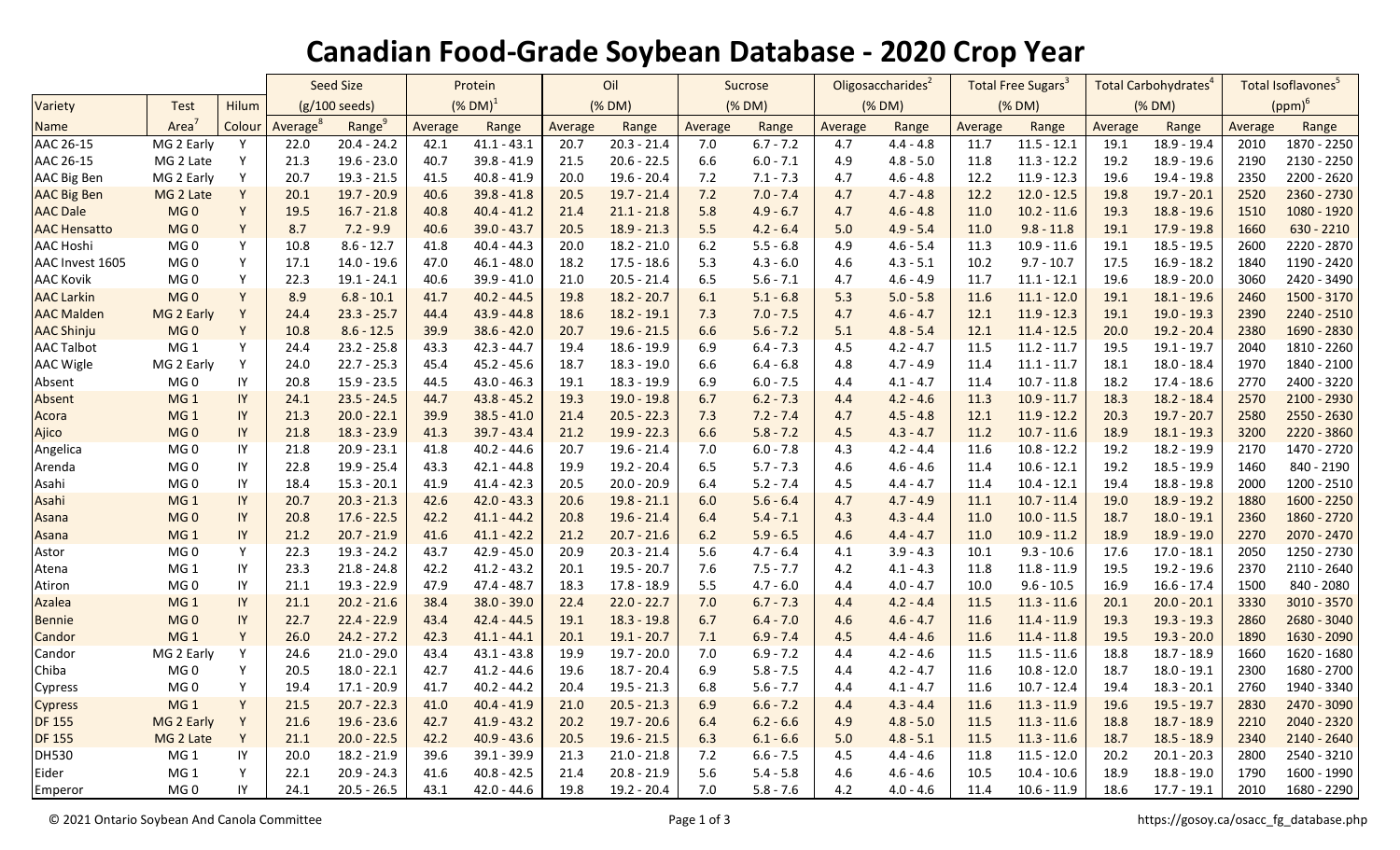## **Canadian Food-Grade Soybean Database - 2020 Crop Year**

|                      |                   |              | Seed Size               |                    | Protein               |               | Oil     |               | Sucrose |             | Oligosaccharides <sup>2</sup> |             | Total Free Sugars <sup>3</sup> |               | <b>Total Carbohydrates<sup>4</sup></b> |               | Total Isoflavones <sup>5</sup> |               |
|----------------------|-------------------|--------------|-------------------------|--------------------|-----------------------|---------------|---------|---------------|---------|-------------|-------------------------------|-------------|--------------------------------|---------------|----------------------------------------|---------------|--------------------------------|---------------|
| Variety              | <b>Test</b>       | Hilum        | $(g/100 \text{ seeds})$ |                    | $(N$ DM) <sup>1</sup> |               | (% DM)  |               | (% DM)  |             | (% DM)                        |             | (% DM)                         |               | (% DM)                                 |               | $(ppm)^6$                      |               |
| <b>Name</b>          | Area <sup>7</sup> | Colour       | Average <sup>8</sup>    | Range <sup>9</sup> | Average               | Range         | Average | Range         | Average | Range       | Average                       | Range       | Average                        | Range         | Average                                | Range         | Average                        | Range         |
| <b>Emperor</b>       | MG <sub>1</sub>   | $\mathsf{I}$ | 26.4                    | $25.6 - 27.4$      | 42.9                  | $42.3 - 43.8$ | 20.1    | $19.6 - 20.5$ | 6.8     | $6.6 - 7.0$ | 4.4                           | $4.2 - 4.6$ | 11.3                           | $11.3 - 11.4$ | 19.0                                   | $18.9 - 19.2$ | 1720                           | 1580 - 1970   |
| Ezra                 | MG <sub>0</sub>   | IY           | 19.2                    | $15.2 - 21.8$      | 38.8                  | $37.8 - 40.0$ | 21.7    | $21.4 - 22.2$ | 6.5     | $5.2 - 7.5$ | 4.8                           | $4.7 - 4.9$ | 11.7                           | $10.5 - 12.4$ | 20.6                                   | $19.6 - 21.1$ | 2580                           | 1990 - 3140   |
| Ezra                 | MG <sub>1</sub>   | IY           | 21.4                    | $21.1 - 21.8$      | 39.1                  | $38.3 - 40.1$ | 21.7    | $20.9 - 22.1$ | 6.5     | $6.0 - 6.9$ | 4.9                           | $4.7 - 5.0$ | 11.7                           | $11.3 - 12.0$ | 20.6                                   | $20.5 - 20.7$ | 2340                           | 2130 - 2550   |
| Genesis              | MG <sub>0</sub>   | Υ            | 20.9                    | $17.7 - 23.3$      | 40.8                  | $40.0 - 42.1$ | 20.9    | $20.4 - 21.6$ | 7.1     | $6.0 - 7.9$ | 4.3                           | $4.2 - 4.6$ | 11.6                           | $10.9 - 12.2$ | 19.3                                   | $18.5 - 19.8$ | 2160                           | 1670 - 2670   |
| Genesis              | MG <sub>1</sub>   | Y            | 23.5                    | $22.2 - 25.2$      | 40.9                  | $40.2 - 41.8$ | 21.3    | $20.7 - 21.8$ | 6.8     | $6.4 - 7.1$ | 4.3                           | $4.1 - 4.5$ | 11.3                           | $11.1 - 11.5$ | 19.4                                   | 19.4 - 19.5   | 1940                           | 1890 - 2020   |
| Havane               | MG <sub>1</sub>   | Υ            | 22.1                    | $21.1 - 23.9$      | 40.3                  | $39.0 - 41.5$ | 21.3    | $20.6 - 22.0$ | 7.4     | $7.3 - 7.5$ | 4.2                           | $4.1 - 4.2$ | 11.8                           | $11.8 - 11.9$ | 19.8                                   | $19.4 - 20.2$ | 1870                           | 1780 - 2010   |
| <b>HDC Blake</b>     | MG <sub>1</sub>   | Y            | 24.5                    | $22.4 - 26.5$      | 40.8                  | $39.7 - 41.4$ | 20.7    | $20.2 - 21.1$ | 7.8     | $7.3 - 8.4$ | 4.2                           | $4.0 - 4.4$ | 12.2                           | $11.7 - 12.6$ | 19.8                                   | $19.6 - 20.0$ | 2080                           | 1880 - 2290   |
| <b>HDC Blake</b>     | MG 2 Early        | Y            | 24.8                    | $23.7 - 26.7$      | 42.2                  | $41.6 - 42.6$ | 20.2    | $19.7 - 20.6$ | 7.7     | $7.5 - 8.0$ | 4.1                           | $4.0 - 4.1$ | 12.0                           | $11.7 - 12.3$ | 19.0                                   | $18.7 - 19.2$ | 1750                           | 1560 - 1870   |
| Hickstead            | MG 2 Early        | Y            | 22.5                    | $20.8 - 24.6$      | 44.1                  | $43.0 - 44.8$ | 19.0    | $18.6 - 19.6$ | 7.3     | $7.2 - 7.3$ | 4.5                           | $4.2 - 4.6$ | 11.8                           | $11.6 - 12.0$ | 18.8                                   | $18.6 - 18.9$ | 2820                           | 2700 - 3030   |
| Hickstead            | MG 2 Late         | Y            | 21.8                    | $20.9 - 22.9$      | 43.2                  | $42.4 - 44.7$ | 19.6    | $18.6 - 20.5$ | 7.0     | $6.8 - 7.3$ | 4.6                           | $4.5 - 4.6$ | 11.8                           | $11.5 - 12.0$ | 18.7                                   | 18.4 - 19.0   | 2710                           | 2560 - 2960   |
| Kagawa               | MG <sub>0</sub>   | IY           | 22.3                    | $19.8 - 23.7$      | 43.6                  | $42.9 - 44.5$ | 19.4    | $18.9 - 19.7$ | 6.1     | $5.3 - 6.8$ | 4.5                           | $4.3 - 4.9$ | 11.1                           | $10.6 - 11.4$ | 18.9                                   | 18.4 - 19.4   | 2950                           | 2430 - 3420   |
| Kagawa               | MG <sub>1</sub>   | IY           | 23.2                    | $22.5 - 23.6$      | 43.4                  | $42.3 - 44.7$ | 19.6    | $19.0 - 20.0$ | 5.9     | $5.4 - 6.6$ | 4.7                           | $4.6 - 4.8$ | 11.0                           | $10.6 - 11.5$ | 19.0                                   | 18.7 - 19.4   | 2970                           | 2570 - 3210   |
| <b>Kazart</b>        | MG <sub>0</sub>   | Y            | 22.3                    | $17.3 - 26.0$      | 41.9                  | $41.4 - 42.7$ | 20.3    | $19.9 - 20.8$ | 6.4     | $5.5 - 7.2$ | 4.4                           | $4.3 - 4.7$ | 11.2                           | $10.6 - 11.8$ | 19.1                                   | $18.5 - 19.6$ | 1880                           | 1260 - 2460   |
| Laurentian           | MG <sub>1</sub>   | Y            | 10.9                    | $10.1 - 12.1$      | 41.3                  | $40.6 - 42.7$ | 20.3    | $19.4 - 20.8$ | 5.4     | $5.2 - 5.5$ | 5.2                           | $5.1 - 5.2$ | 10.7                           | $10.6 - 10.8$ | 19.2                                   | $19.0 - 19.5$ | 3090                           | 2850 - 3440   |
| Marula               | MG <sub>0</sub>   | Y            | 21.8                    | $18.1 - 23.9$      | 43.3                  | $42.6 - 44.5$ | 19.9    | $19.5 - 20.0$ | 6.2     | $5.3 - 7.0$ | 4.9                           | $4.7 - 5.2$ | 11.3                           | $10.7 - 11.8$ | 18.9                                   | $18.1 - 19.4$ | 1750                           | 1290 - 2170   |
| Marula               | MG <sub>1</sub>   | Υ            | 23.4                    | $22.3 - 24.0$      | 42.7                  | $41.9 - 43.8$ | 20.4    | $19.7 - 20.9$ | 6.1     | $5.9 - 6.4$ | 5.0                           | $4.9 - 5.0$ | 11.2                           | $11.1 - 11.5$ | 19.1                                   | 18.9 - 19.3   | 1630                           | 1440 - 1810   |
| Mirabel              | MG 0              | IY           | 20.8                    | $16.3 - 24.3$      | 45.9                  | $45.3 - 46.9$ | 18.4    | $18.0 - 18.7$ | 6.1     | $5.0 - 6.9$ | 4.4                           | $4.2 - 4.8$ | 10.7                           | $9.9 - 11.4$  | 18.1                                   | $17.2 - 18.5$ | 1350                           | $1000 - 1640$ |
| Mozart               | MG <sub>0</sub>   | Y            | 22.2                    | $18.3 - 25.2$      | 43.0                  | $42.4 - 44.3$ | 19.7    | $19.3 - 20.0$ | 6.7     | $5.6 - 7.3$ | 4.5                           | $4.2 - 4.8$ | 11.5                           | $10.7 - 11.9$ | 19.2                                   | $18.5 - 19.7$ | 1570                           | 1100 - 2080   |
| <b>Neptune</b>       | MG <sub>0</sub>   | IY           | 23.9                    | $20.3 - 26.0$      | 41.2                  | $40.3 - 43.0$ | 21.3    | $20.8 - 21.7$ | 7.0     | $5.5 - 7.9$ | 4.3                           | $4.2 - 4.5$ | 11.6                           | $10.4 - 12.4$ | 19.2                                   | $18.0 - 19.8$ | 2310                           | 1600 - 2690   |
| <b>Neptune</b>       | MG <sub>1</sub>   | IY           | 24.4                    | $22.3 - 26.6$      | 41.0                  | $39.3 - 42.4$ | 21.5    | $20.5 - 22.4$ | 6.8     | $6.6 - 6.9$ | 4.4                           | $4.4 - 4.5$ | 11.4                           | $11.4 - 11.4$ | 19.5                                   | $19.3 - 19.7$ | 2370                           | 2310 - 2460   |
| <b>OAC Acclaim</b>   | MG <sub>0</sub>   | IY           | 22.2                    | $19.5 - 23.8$      | 41.9                  | $40.6 - 43.1$ | 20.6    | $20.3 - 21.2$ | 5.9     | $4.8 - 6.5$ | 4.8                           | $4.7 - 5.2$ | 11.2                           | $10.4 - 11.6$ | 18.9                                   | $18.0 - 19.4$ | 2520                           | 1700 - 2990   |
| <b>OAC Adare</b>     | MG <sub>1</sub>   | IY           | 21.4                    | $21.2 - 21.6$      | 41.7                  | $41.2 - 42.2$ | 20.4    | $19.9 - 20.7$ | 6.8     | $6.4 - 6.9$ | 4.7                           | $4.6 - 4.8$ | 11.5                           | $11.4 - 11.7$ | 19.4                                   | 19.3 - 19.6   | 1780                           | 1490 - 1990   |
| <b>OAC Bounty</b>    | MG <sub>0</sub>   | IY           | 21.1                    | $16.8 - 23.9$      | 40.5                  | $39.0 - 42.3$ | 21.4    | $20.9 - 22.1$ | 6.3     | $4.9 - 7.1$ | 4.4                           | $4.2 - 4.8$ | 11.2                           | $10.2 - 11.8$ | 19.1                                   | $18.1 - 19.8$ | 3220                           | 2500 - 3760   |
| <b>OAC Bruton</b>    | MG 2 Early        | Y            | 25.1                    | $23.5 - 26.8$      | 42.3                  | $42.1 - 42.6$ | 20.8    | $20.3 - 21.2$ | 6.8     | $6.7 - 7.0$ | 4.2                           | $4.0 - 4.2$ | 11.3                           | $11.1 - 11.4$ | 18.7                                   | $18.6 - 18.8$ | 1970                           | 1850 - 2040   |
| <b>OAC Candy</b>     | MG <sub>0</sub>   | IY           | 20.1                    | $16.9 - 22.4$      | 40.5                  | $39.8 - 41.2$ | 21.2    | $20.8 - 21.7$ | 6.9     | $5.9 - 7.7$ | 4.5                           | $4.3 - 4.7$ | 12.0                           | $11.3 - 12.5$ | 19.4                                   | $18.8 - 19.8$ | 2640                           | 1890 - 3190   |
| <b>OAC Champion</b>  | MG <sub>0</sub>   | $\sf IY$     | 19.5                    | $16.8 - 20.9$      | 42.9                  | $42.8 - 42.9$ | 20.8    | $20.4 - 21.1$ | 5.4     | $4.6 - 5.9$ | 4.5                           | $4.4 - 4.7$ | 10.3                           | $9.7 - 10.6$  | 18.2                                   | $17.7 - 18.6$ | 1570                           | 1200 - 2040   |
| <b>OAC Drayton</b>   | MG <sub>0</sub>   | LBR          | 18.4                    | $15.3 - 19.9$      | 38.4                  | $36.7 - 40.4$ | 22.4    | $22.1 - 23.1$ | 5.8     | $4.4 - 6.7$ | 4.8                           | $4.7 - 5.0$ | 11.2                           | $9.9 - 11.8$  | 19.9                                   | $18.5 - 20.8$ | 3450                           | 2360 - 4160   |
| <b>OAC Durham</b>    | MG <sub>0</sub>   | Y            | 21.5                    | $18.3 - 24.7$      | 41.8                  | $40.5 - 44.1$ | 20.5    | $19.7 - 21.4$ | 7.1     | $5.7 - 8.2$ | 4.0                           | $3.8 - 4.3$ | 11.7                           | $10.4 - 12.5$ | 18.7                                   | 17.6 - 19.5   | 2300                           | 1350 - 2970   |
| <b>OAC</b> Elevation | MG <sub>0</sub>   | IY           | 22.3                    | 19.0 - 24.4        | 44.2                  | $43.8 - 44.5$ | 19.2    | $18.8 - 19.6$ | 6.4     | $4.9 - 7.3$ | 4.5                           | $4.4 - 4.7$ | 11.2                           | $10.0 - 11.9$ | 18.4                                   | 17.7 - 18.7   | 2390                           | 1650 - 2840   |
| <b>OAC</b> Evolution | MG <sub>0</sub>   | IY           | 19.0                    | $15.6 - 20.8$      | 40.5                  | $40.1 - 41.1$ | 20.6    | $20.5 - 20.8$ | 6.4     | $5.1 - 7.0$ | 4.6                           | $4.5 - 4.8$ | 11.4                           | $10.5 - 11.9$ | 19.5                                   | $18.7 - 20.0$ | 3020                           | 2520 - 3360   |
| <b>OAC Hastings</b>  | MG <sub>0</sub>   | IY           | 21.5                    | $19.0 - 23.3$      | 43.8                  | $42.7 - 45.2$ | 19.7    | $19.3 - 20.2$ | 6.3     | $5.5 - 7.0$ | 4.6                           | $4.4 - 4.7$ | 11.2                           | $10.4 - 11.6$ | 18.6                                   | $17.7 - 19.0$ | 2010                           | 1630 - 2270   |
| <b>OAC Kent</b>      | MG 2 Early        | Y            | 21.6                    | $19.6 - 23.8$      | 40.7                  | $40.5 - 41.1$ | 21.9    | $21.3 - 22.4$ | 6.7     | $6.5 - 6.8$ | 4.4                           | $4.2 - 4.5$ | 11.3                           | $11.2 - 11.5$ | 18.7                                   | $18.6 - 18.8$ | 1940                           | 1750 - 2150   |
| <b>OAC Lakeview</b>  | MG <sub>0</sub>   | Y            | 19.9                    | $15.8 - 22.4$      | 39.6                  | $38.2 - 41.3$ | 21.5    | $20.7 - 22.3$ | 7.3     | $6.4 - 7.8$ | 4.3                           | $4.1 - 4.7$ | 12.2                           | $11.6 - 12.5$ | 20.0                                   | $19.3 - 20.6$ | 2780                           | 2050 - 3280   |
| <b>OAC Malory</b>    | MG <sub>1</sub>   | Y            | 21.1                    | $20.8 - 21.5$      | 41.7                  | $41.2 - 42.2$ | 20.6    | $20.0 - 21.0$ | 6.7     | $6.2 - 7.2$ | 4.6                           | $4.5 - 4.6$ | 11.4                           | $11.1 - 11.8$ | 19.2                                   | $19.1 - 19.5$ | 1910                           | 1730 - 2250   |
| <b>OAC Marvel</b>    | MG 2 Early        | Y            | 23.6                    | $21.9 - 25.5$      | 42.8                  | $42.1 - 43.5$ | 20.1    | $19.8 - 20.6$ | 6.8     | $6.5 - 7.0$ | 4.8                           | $4.6 - 4.9$ | 11.7                           | $11.6 - 11.9$ | 18.9                                   | $18.9 - 19.0$ | 1930                           | 1870 - 1980   |
| <b>OAC Marvel</b>    | MG 2 Late         | Y            | 20.4                    | $19.4 - 22.3$      | 42.2                  | $41.7 - 43.1$ | 20.4    | $19.7 - 21.2$ | 6.6     | $6.1 - 7.0$ | 4.9                           | $4.7 - 5.0$ | 11.7                           | $11.3 - 12.0$ | 18.9                                   | $18.6 - 19.3$ | 1960                           | 1790 - 2110   |
| <b>OAC Paris</b>     | MG <sub>1</sub>   | Y            | 23.1                    | $22.0 - 24.5$      | 41.4                  | $40.8 - 42.2$ | 20.7    | $20.2 - 21.1$ | 6.5     | $6.2 - 6.8$ | 4.7                           | $4.6 - 4.7$ | 11.4                           | $11.3 - 11.6$ | 19.6                                   | $19.4 - 19.7$ | 2130                           | 1960 - 2290   |
| <b>OAC Prosper</b>   | MG <sub>1</sub>   | Y            | 22.0                    | $21.2 - 22.8$      | 42.3                  | $41.5 - 43.3$ | 20.2    | $19.5 - 20.8$ | 6.8     | $6.6 - 7.1$ | 4.8                           | $4.7 - 4.9$ | 11.9                           | $11.7 - 12.1$ | 19.7                                   | $19.6 - 19.9$ | 2610                           | 2560 - 2650   |
| <b>OAC Prosper</b>   | MG 2 Early        | Y            | 20.5                    | $19.8 - 21.6$      | 42.9                  | $42.0 - 43.5$ | 19.9    | $19.6 - 20.5$ | 6.9     | $6.8 - 7.1$ | 4.8                           | $4.8 - 4.8$ | 12.0                           | $11.7 - 12.2$ | 19.2                                   | $19.1 - 19.4$ | 2390                           | 2260 - 2580   |